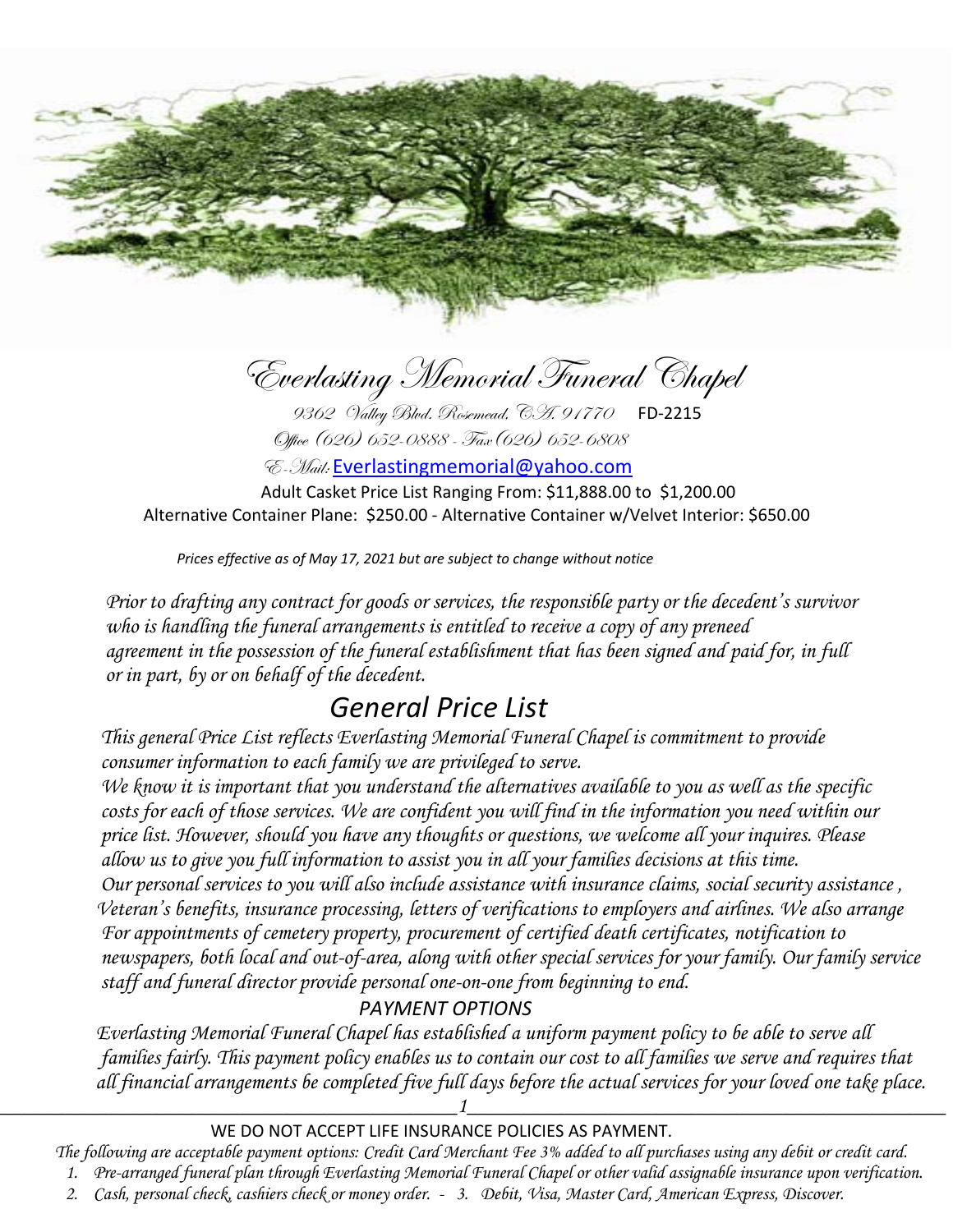

Everlasting Memorial Funeral Chapel 9362 Valley Blvd. Rosemead, C.H. 91770 FD-2215 Office (626) 652-0888 - Fax (626) 652-6808 E- Mail: **Everlastingmemorial@yahoo.com**

 *The Goods and services shown below are those we can provide to our customers. You may choose only the items you desire. However, any funeral arrangements you select will include a charge for our basic services and overhead. If legal or other requirements mean you must buy any item you did not specifically ask for, we will explain the reason in writing on the statement we provide describing the funeral goods and services you selected.*

 *This list does not include certain items that you may ask us to buy for you, such as cemetery, crematory services, flowers, and newspaper notices. The price for these items will be shown on your bill or the statement describing the funeral goods and services you selected. In some cases we charge you for our services in buying these items or arranging these services.*

 *The survivor of the deceased who is handling the funeral arrangements, or the responsible party, is entitled to receive, prior to the drafting of any contract, a copy of any agreement that has been signed and paid for, in full or in part, by or on behalf of the deceased, and that is in the possession of the funeral establishment.*

 *Basic Services of Funeral Director, Staff and Overhead…………………..\$1895.00 Availability of funeral director and staff to respond 24 hours a day; administrative services including preparation of death certificate, securing doctor's signature, and filling with proper authorities; preparation of various forms of including Social Security and Veterans Administration; planning, supervision and follow-up on all details of arrangement conference with cemetery, crematory, clergy, or other third parties; In addition, this fee includes a proportionate share of our basic overhead costs. This fee for our basic services and overhead with be added to the total cost of the funeral arrangements you select.* 

 *Embalming……………………………………………………………………….………\$595.00* 

 *Except in certain special cases, embalming is not required by law. Embalming may be necessary; however, if you select certain funeral arrangement, such as funeral with viewing. If you do not want embalming , you usually have the right to choose an arrangement that does not require you to pay for it such as direct cremation immediate burial. (California state law requires embalming or refrigeration of deceased if held for more than 24 hours after time of death)*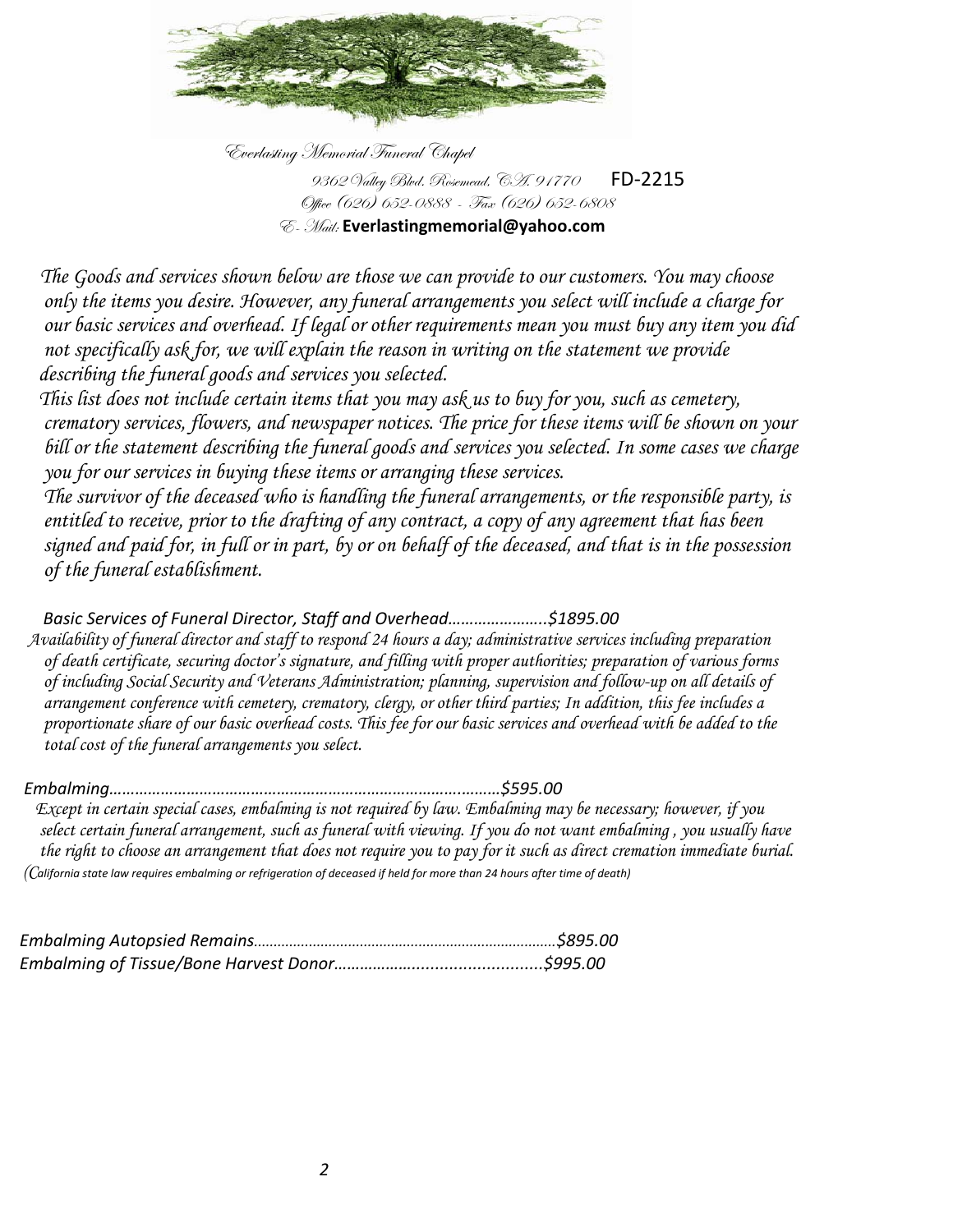

 Everlasting Memorial Funeral Chapel 9362 Valley Blvd. Rosemead, CA. 91770 Office (626) 652-0888 - Fax (626) 292-2322

E- Mail: **[Everlastingmemorial@yahoo.com](mailto:Everlastingmemorial@yahoo.com)** FD-2215

#### *Professional Services Packages*

 *A majority of families we serve tend to select Funeral arrangements and services: as we are offering some service options listed below. The option plans below are designated to simplify the funeral arrangement process, and are offered on a cost saving basis. These options below will include a casket Sentry 20 GA.C or Galaxy Steel 20 GA. 7 Colors valued at \$1,350.00 only to families whom exclusively choose one of the Option packages below from Everlasting Memorial Funeral Chapel. If the family chooses to upgrade to another casket that is not included in the packages below a credit of \$400.00 will be deducted from the total and given towards the purchase of the new upgraded casket, only when purchased through Everlasting Memorial Funeral Chapel.* 

 *Please Note: Certain items such as a donation to any religious facility or a facility that would require any type of donation or fee for usage of their facility/Chapel is not include in the package options below. Alternative Containers, Urns, Rental Casket are not included in these prices below along with certain transportation, Escorts, sales tax, cash advances, Saturday/Holiday service fees, Evening Services, additional hours, from 1-hour time period for Option A, B & C and facilities to hold a funeral service: are "not included" in the Option packages below. Additional staff may be required at times according to the size and length of time of the funeral therefore additional charges will be required. . . . . . . . . . . . .* 

#### *Option A*

 *Traditional Service With Evening Service* 

 *This package includes Administration professional staff for coordination and directing of the Funeral Service; procuring and documenting with 2 death certificate & 1 permit of disposition, and other necessary state documents; regular embalming, funeral services weekend included up to a 1 or 2 days service and up to a total of 4 hour time period, include the second day graveside service. A casket mentioned above color of your choice. Itemized Professional Service fees………………………………………………………………………………\$9688.00 Merchandise purchase within our facilities, package plan savings of…………………………………\$700.00 Traditional Service package Plan……………………………………………………………………………….\$8988.00*

## *Option B*

#### *Traditional Service*

 *This package includes Administration professional staff for coordination and direction of the Funeral Service; procuring and documenting the 1 death certificate, and necessary state and local documents; regular embalming, funeral service for 2 hour time period ,including same day graveside service. A casket mentioned above 4 colors of your choice. Itemized Professional Service fees………………………………………………………………………………\$8488.00 Merchandise purchase within our facilities, package plan savings of…………………………………\$500.00 Traditional Service package Plan……………………………………………………………………………….\$7988.00*

## *Option C*

#### *Graveside Service*

 *This package includes Funeral Administration professional staff for coordination and direction of the funeral service, procuring the document of death certificate and 1 permit of disposition, and necessary state and local documents, up to1hour graveside service at the cemetery. Without embalming or dressing. Includes a casket mentioned above 4 different colors of your choice.*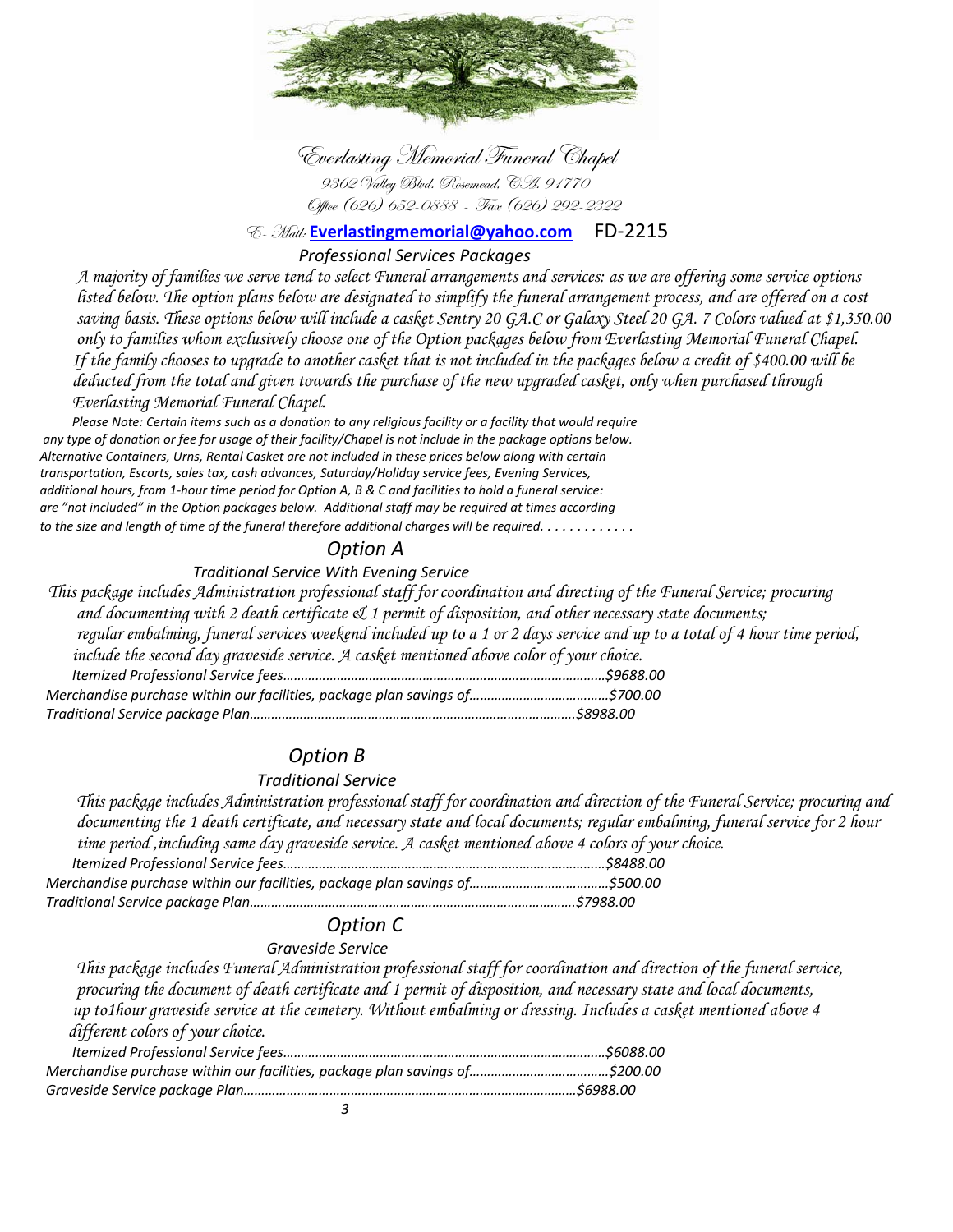

 Everlasting Memorial Funeral Chapel 9362 Valley Blvd. Rosemead, CA. 91770 Office (626) 652-0888 - (626) 652-6808

 E- Mail: **Everlastingmemorial@yahoo.com** FD-2215

#### *CREMATION OPTIONS PRICE LIST AN ELEGANT SERVICE With CREMATION TO FOLLOW Memorial service may be held at another day with additional charges Wood Alternative containers are not included in any of the packages below*

## *ULTIMATE LEGACY CREMATION*

 *\_\_\_\_\_\_\_\_\_\_\_\_\_\_\_\_\_\_\_\_\_\_\_\_\_\_\_\_\_\_\_\_\_\_\_\_\_\_\_\_\_\_\_\_\_\_\_\_\_\_\_\_\_\_\_\_\_\_\_\_\_\_\_\_\_\_\_\_\_\_\_\_\_\_\_\_\_\_\_\_\_\_\_\_\_\_\_\_\_\_ Funeral Director and administrative professional staff for coordinating and giving direction of the Funeral Service; (1) death certificate (1) permit of disposition, Staff for a 2 hour ceremony, 1 Urn Value of \$200.00 and delivery of all paperwork and cremated remain…………………………………………………..….Itemized charges \$5988.00* 

## *FREEDOM CREMATION*

 *\_\_\_\_\_\_\_\_\_\_\_\_\_\_\_\_\_\_\_\_\_\_\_\_\_\_\_\_\_\_\_\_\_\_\_\_\_\_\_\_\_\_\_\_\_\_\_\_\_\_\_\_\_\_\_\_\_\_\_\_\_\_\_\_\_\_\_\_\_\_\_\_\_\_\_\_\_ Funeral Director and administrative professional staff for coordinating and giving direction of the Funeral Service; 1 death certificates, a 1 hour Ceremony after remains have been cremated. 1 plastic Urn…………………………………………………………Itemized charges \$4988.00*

## *PEACE OF MIND CREMATION*

|                      | Funeral Director and administrative staff, professional staff for coordination and direction of Package, |
|----------------------|----------------------------------------------------------------------------------------------------------|
| 1 Death Certificates |                                                                                                          |
|                      |                                                                                                          |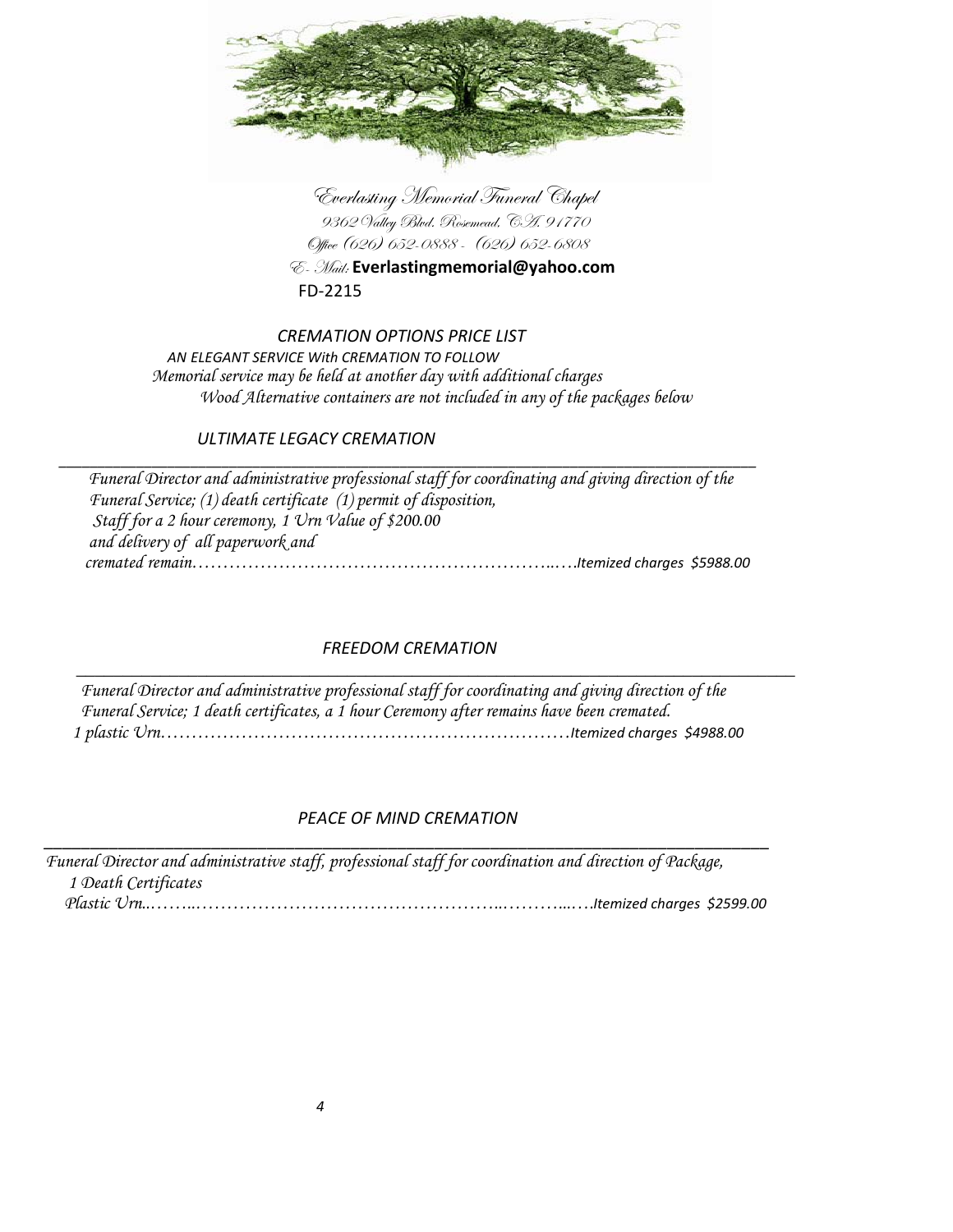

Everlasting Memorial Funeral Chapel 9362 Valley Blvd. Rosemead, C.H. 917750 FD-2215 Office (626) 652-0888 - (626) 292-2322

E- Mail: **Everlastingmemorial@yahoo.com**

### *Other Preparation for the Services*

| (Beyond 25 miles we charge \$4.50 per mile one way)                                                                                                               |  |
|-------------------------------------------------------------------------------------------------------------------------------------------------------------------|--|
|                                                                                                                                                                   |  |
| NOTE: Any vehicle RENTED and used, there is a 2 (TWO) hour time limit, after 2 hours, there<br>will be a charge, ie; Limousine, Motor Escort, Flower vehicle ect. |  |
|                                                                                                                                                                   |  |
| This can include a Standard register book, Memorial folder; ie (Program), Prayer Cards,                                                                           |  |
| Crucifix, Acknowledgment cards, other "Thank You" cards and memories storage case.                                                                                |  |
| Programs with Photos will have an added charge cover printing charge.                                                                                             |  |
|                                                                                                                                                                   |  |
| This fee includes, Cosmetology, Dressing and Casketing, Hairdressing.                                                                                             |  |
|                                                                                                                                                                   |  |
|                                                                                                                                                                   |  |
| Shelter of Remains/Refrigeration (Required by Law after 24 hours) \$695.00                                                                                        |  |
| (This charge is for the first (3) three day period of Refrigeration and \$150.00 at midnight each day thereafter for shelter)                                     |  |
|                                                                                                                                                                   |  |
| (Within a 10 miles radius, a charge of \$4.50 per mile one way may incur.)                                                                                        |  |
|                                                                                                                                                                   |  |
|                                                                                                                                                                   |  |
| (This charge is excluded from any package plan)                                                                                                                   |  |
| Procuring and Documenting Securing and Recording Vital Statistic\$650.00                                                                                          |  |
|                                                                                                                                                                   |  |
| This charge includes regular embalming, This charge does not include visitation, funeral rites,                                                                   |  |
| or ceremonies prior to forwarding of the deceased.                                                                                                                |  |
|                                                                                                                                                                   |  |

 *Receiving Remains from another Funeral Home…………………………………..…..\$2550.00 This charge includes transportation of remains to cemetery and basic services of staff. This charge does not include visitation, funeral rites or ceremonies.*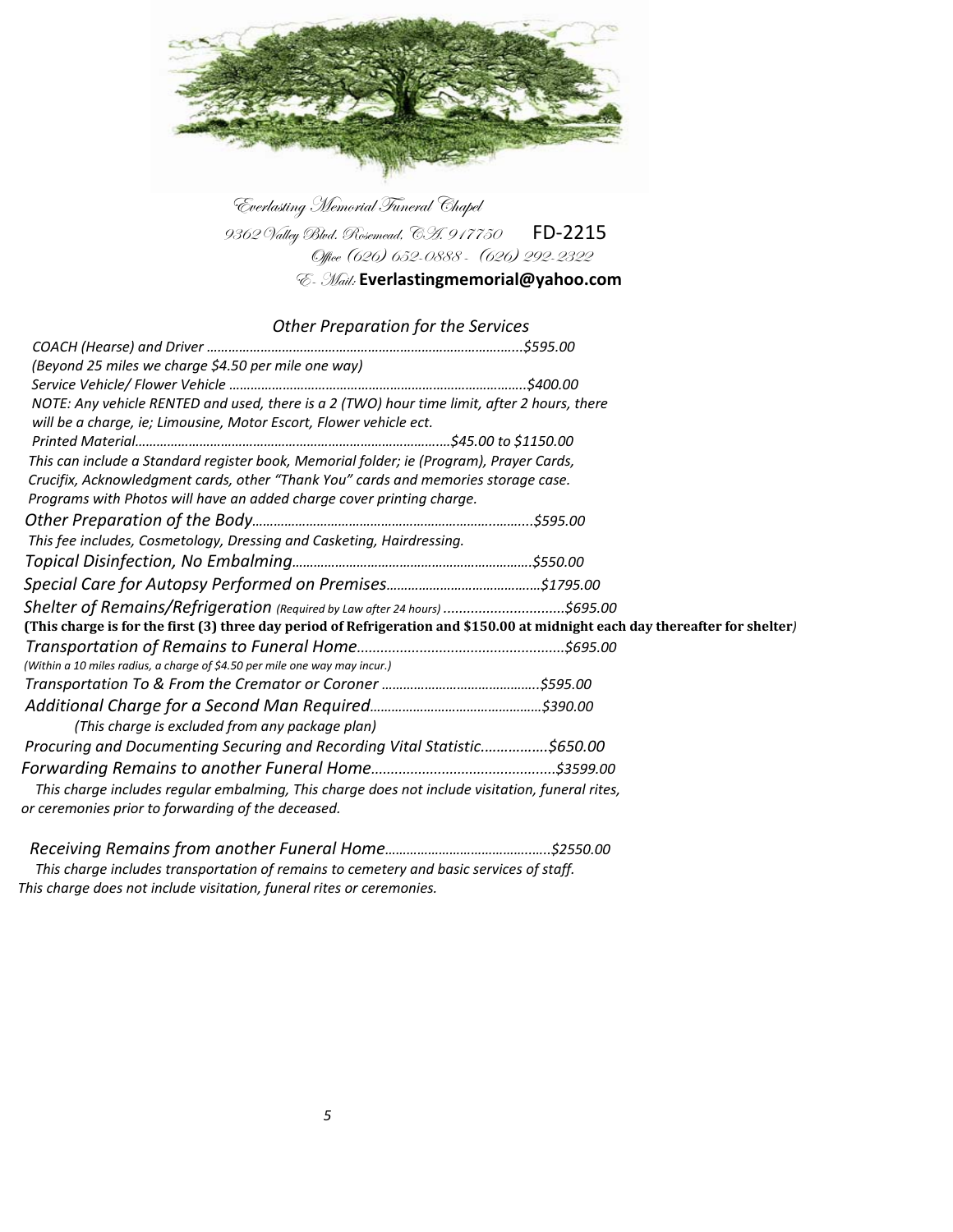

Everlasting Memorial Funeral Chapel 9362 Valley Blvd. Rosemead, CA. 91770 Office (626) 652-0888 - (626) 292-2322

## E- Mail: **Everlastingmemorial@yahoo.com** FD-2215

#### *OTHER FEES THAT MAY APPLY*

| Removal of Pacemaker or Any Other Devise Needed to be Removed\$595.00                        |  |
|----------------------------------------------------------------------------------------------|--|
| (Mandatory for cremation to take place)                                                      |  |
| Use of Chapel for Memorial Service or viewing room includes staff\$1595.00                   |  |
| Use of Chapel when cremation is completed by an outside establishment, and not by            |  |
|                                                                                              |  |
| One (1) hour Family viewing and/or I.D. View (during normal business hours)\$795.00          |  |
| Oversize individuals (weight of 280 to 500 and above) extra charges may incur for Crematory, |  |
| Transportation, Preparing and Dressing, Casketing remains from\$660.00 to \$1750.00          |  |
|                                                                                              |  |
|                                                                                              |  |
|                                                                                              |  |
|                                                                                              |  |
|                                                                                              |  |
| Delivery of cremated remains to local cemetery (At Funeral Home convenience)\$695.00         |  |
|                                                                                              |  |
| Dissemination of cremated remain aboard a charter boat as quoted by boat company             |  |
| Priority Cremation on Saturday ~ (\$2595.00)Sunday, or Holiday\$2995.00                      |  |
|                                                                                              |  |
|                                                                                              |  |
| Note: All viewings need to be scheduled in advance (Evening & Additional Days)\$950.00       |  |
|                                                                                              |  |
| Use of equipment & Staff for ceremony held at another facility \$1595.00                     |  |
|                                                                                              |  |
|                                                                                              |  |
| (Beyond 25 miles we charge \$4.50 per mile one way)                                          |  |
| NOTE: Any vehicle RENTED and used, there is a 2 (TWO) hour time limit, after 2 hours, there  |  |
| will be a charge, ie; Limousine, Motor Escort, Flower vehicle ect.                           |  |
|                                                                                              |  |
| This can include a Standard register book, Memorial folder; ie (Program), Prayer Cards,      |  |
| Crucifix, Acknowledgment cards, other "Thank You" cards and memories storage case.           |  |
| Programs with Photos will have an added charge cover printing charge.                        |  |
|                                                                                              |  |
|                                                                                              |  |
|                                                                                              |  |